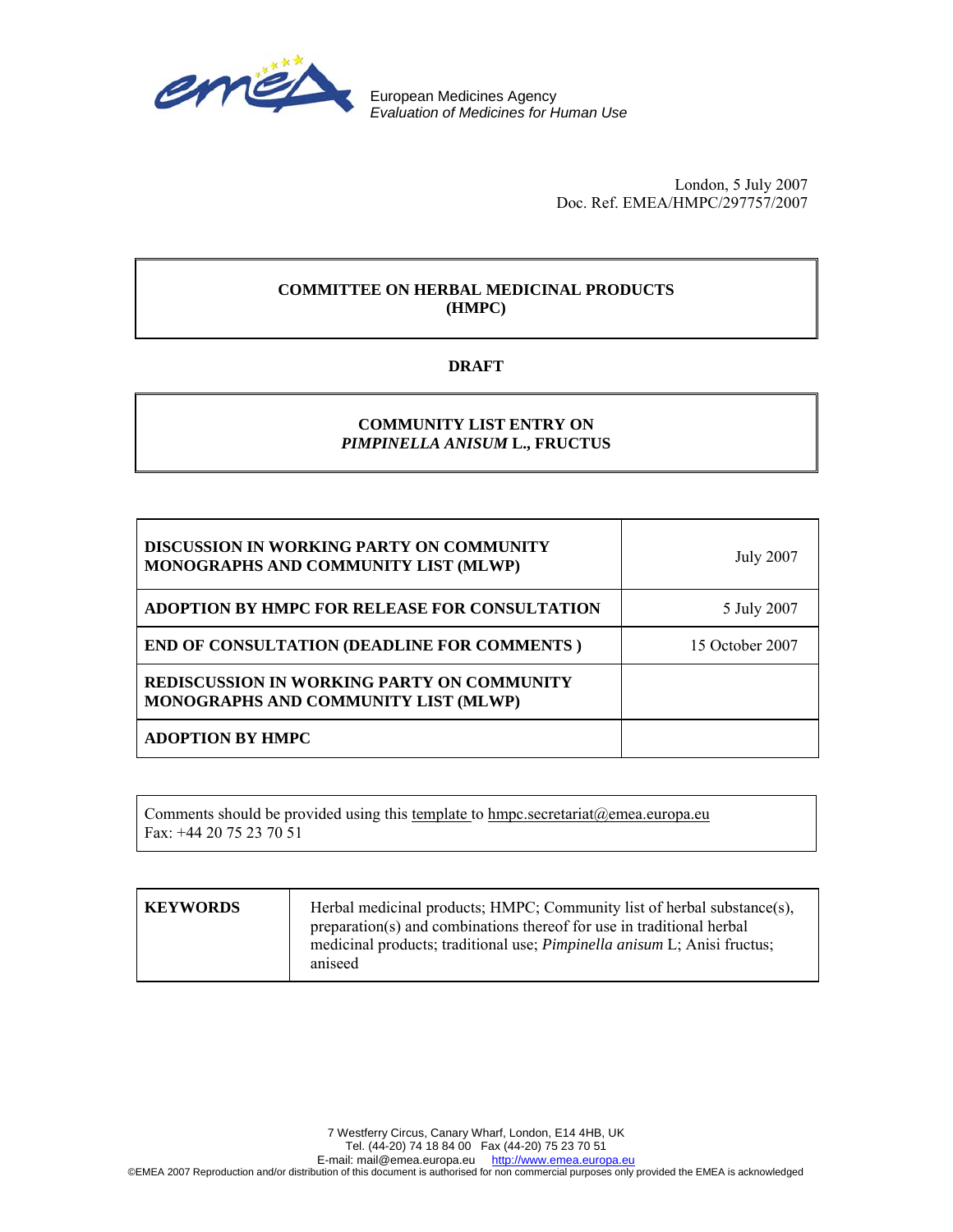# **ENTRY TO COMMUNITY LIST OF HERBAL SUBSTANCES, PREPARATIONS AND COMBINATIONS THEREOF FOR USE IN TRADITIONAL HERBAL MEDICINAL PRODUCTS:**  *PIMPINELLA ANISUM* **L., FRUCTUS**

### **Scientific name of the plant**

*Pimpinella anisum* L.

**Botanical family** 

Apiaceae

**Herbal substance**

Aniseed

#### **Common name in all EU official languages of herbal substance**

BG (bălgarski): CS (čeština): anýzový plod DA (dansk): DE (Deutsch): Anis EL (elliniká): EN (English): ES (espanol): Anís, fruto de ET (eesti keel): aniisivili FI (suomi): anis FR (français): fruit d'Anis (fruit d'anis vert) HU (magyar):

IT (italiano): Anice, frutto (Anice verde) LT (lietuvių kalba): LV (latviešu valoda): MT (Malti): NL (Nederlands): Anijsvrucht PL (polski): owoc anyzu PT (português): RO (română): SK (slovenčina): Anízový plod SL (slovenščina): plod vrtnega janeža SV (svenska):

*IS (íslenska)*: anísfræ *NO (norsk):*

### **Herbal preparation(s)**

Dried aniseed, comminuted or crushed

### **European Pharmacopoeia monograph reference**

01/2005:0262

#### **Indication(s)**

a) Traditional herbal medicinal product for symptomatic treatment of mild, spasmodic gastro-intestinal complaints including bloating and flatulence.

b) Traditional herbal medicinal product used as an expectorant in cough associated with cold.

The product is a traditional herbal medicinal product for use in specified indications exclusively based upon long-standing use.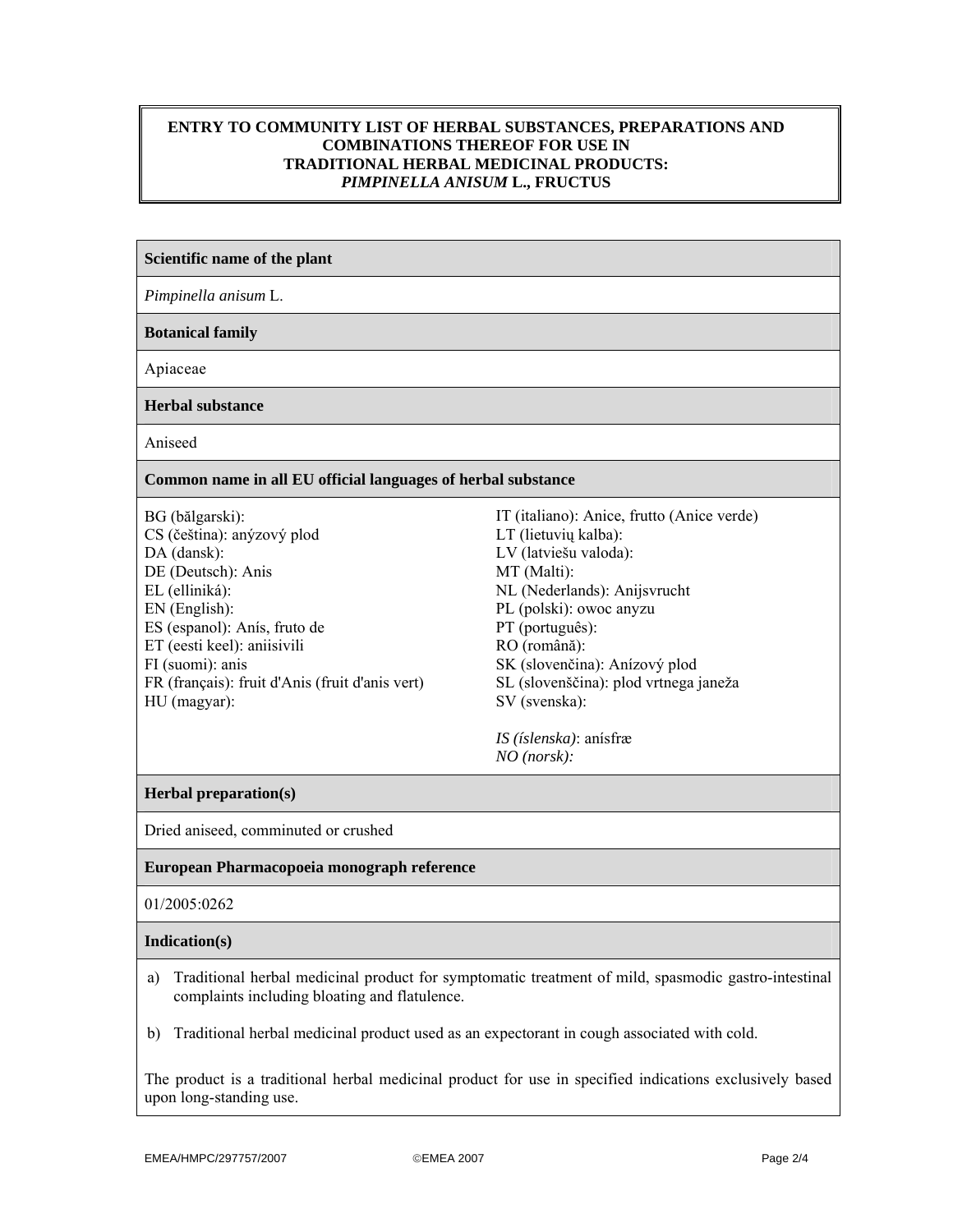# **Type of tradition**

European

### **Specified strength**

### See Specified posology

# **Specified posology**

*Adolescents over 12 years of age, adults, elderly*:

Indications a) and b)

1 to 3.5 g of whole or (freshly<sup>2</sup>) comminuted or crushed aniseed in 150 ml of water as a herbal tea 3 times daily

The use is not recommended in children under 12 years of age (see below 'Special warnings and precautions for use').

### **Route of administration**

Oral use

# **Duration of use or any restrictions on the duration of use**

Not to be taken for more than two weeks.

If the symptoms persist during the use of the medicinal product, a doctor or a qualified health care practitioner should be consulted.

### **Any other information necessary for the safe use**

### **Contraindications**

Hypersensitivity to the active substance or to Apiaceae (Umbelliferae) (caraway, celery, coriander, dill and fennel) or to anethole.

### **Special warnings and precautions for use**

The use is not recommended in children under 12 years of age due to the lack of adequate data for safety assessment.

# **Interactions with other medicinal products and other forms of interaction**

None reported.

# **Pregnancy and lactation**

There are no data from the use of aniseed in pregnant patients.

It is unknown if aniseed constituents are excreted in human breast milk.

In the absence of sufficient data, the use during pregnancy and lactation is not recommended.

### **Effects on ability to drive and use machines**

No studies on the effect on the ability to drive and use machines have been performed.

<sup>&</sup>lt;sup>2</sup> For commercial preparations of comminuted or crushed aniseed the applicant must carry out appropriate stability testing related to the content of essential oil components